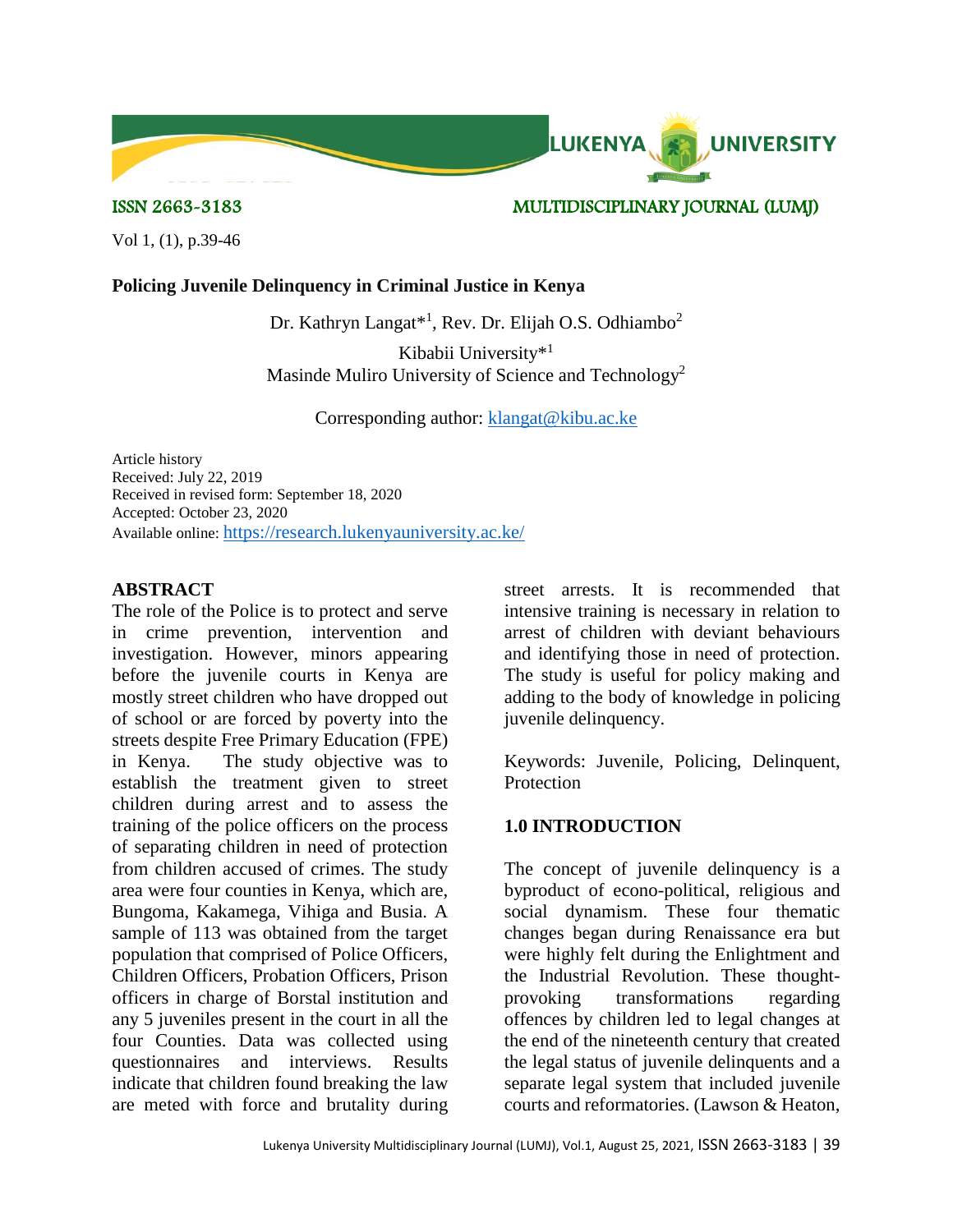2010). By the early twentieth century United States, had a separate legal status and legal system for juveniles. These progressions led to the social construction of juvenile delinquency; the 'discovery' of childhood and adolescence, the doctrine of Parens Patriae and the rise of positivist criminology. As a product of these changes, the concept of juvenile delinquency came to signify a separate and distinct status for young people, both socially and legally (Wright & Beaver, 2005). The Middle Ages lacked awareness of the specific needs of children. Emergence of positivist thinker like Rousseau pointed to the distinctive human plight confronted by adolescents during the transition from childhood to adulthood. He provided cascading stages of development, emphasizing how these stages differ and how these differences influence learning and necessitate appropriate educational methods (Cloward & Ohlin, 2010). In Africa, the emergency of Juvenile delinquency is attributed to the scramble for Africa where African land was taken away by colonialists while in South Africa it is a recipe of Apartheid (Mugo, 2004).

Kenya has over 300,000 street children with more than 60,000 in Nairobi, (UNICEF, Report, 2017). This has necessitated the additional of remand homes from 3 to 11 (under the administration of the Children Department) with a reported capacity of 2500 children. The recent upsurge of juvenile delinquency cases in Kenya has forced the country to rethink its approach to juvenile policing. According to the Institute of Economic Affairs (2015) on their Compendium on youth's involvement in crime, 51% of all crimes reported to police were committed by Juveniles. As a result of the rising cases of juvenile delinquency law enforcement agencies have resorted to a more modern approach to address the menace. Some of the modern approaches adopted by most law enforcement agencies that have

proved significant in solving crimes committed by juveniles in Kenya include, community policing and closely working with community organizations who embrace a more rehabilitative method (Mugo, 2004).

Pointedly, concerns have been raised on law enforcement officers who patrol the streets as they arrest street children. Police roundups are conducted with brute force and little regard of the welfare of the juveniles, who are often taunted, scolded, manhandled and beaten at the time of arrest (Omboto, 2013). Once arrested and taken to police station, their cases are referred to court whereby they encounter the Judiciary, Probation Department, Prisons Department and Department of Children's Services Department. Children enter into the revolving doors of the juvenile justice system and (Griffin 2010).

Although, the care and protection system are conceptually separate from the criminal justice system, the Department of Children Services institutions established under the Children Act 2001 work with the criminal justice system in addressing juvenile delinquency. These institutions are categorized into three; the Children's Remand Homes established under section 50 of the Children's Act; the Rehabilitation Schools formerly known as the Approved Schools established under section 47 of the Children's Act; and Children's Homes and Charitable Institutions established under section 58 of the Children's Act.

Despite the effort placed by government to provide care for delinquent children, some of juvenile non-criminal cases that police officers handle include truancy, loitering and curfew violations. In such instances police officers release the children to their guardians on free bond. Pointedly, on cases of serious crimes such as murder, juveniles are kept in remand homes' custody until they are arraigned in court (Mutavi, 2017).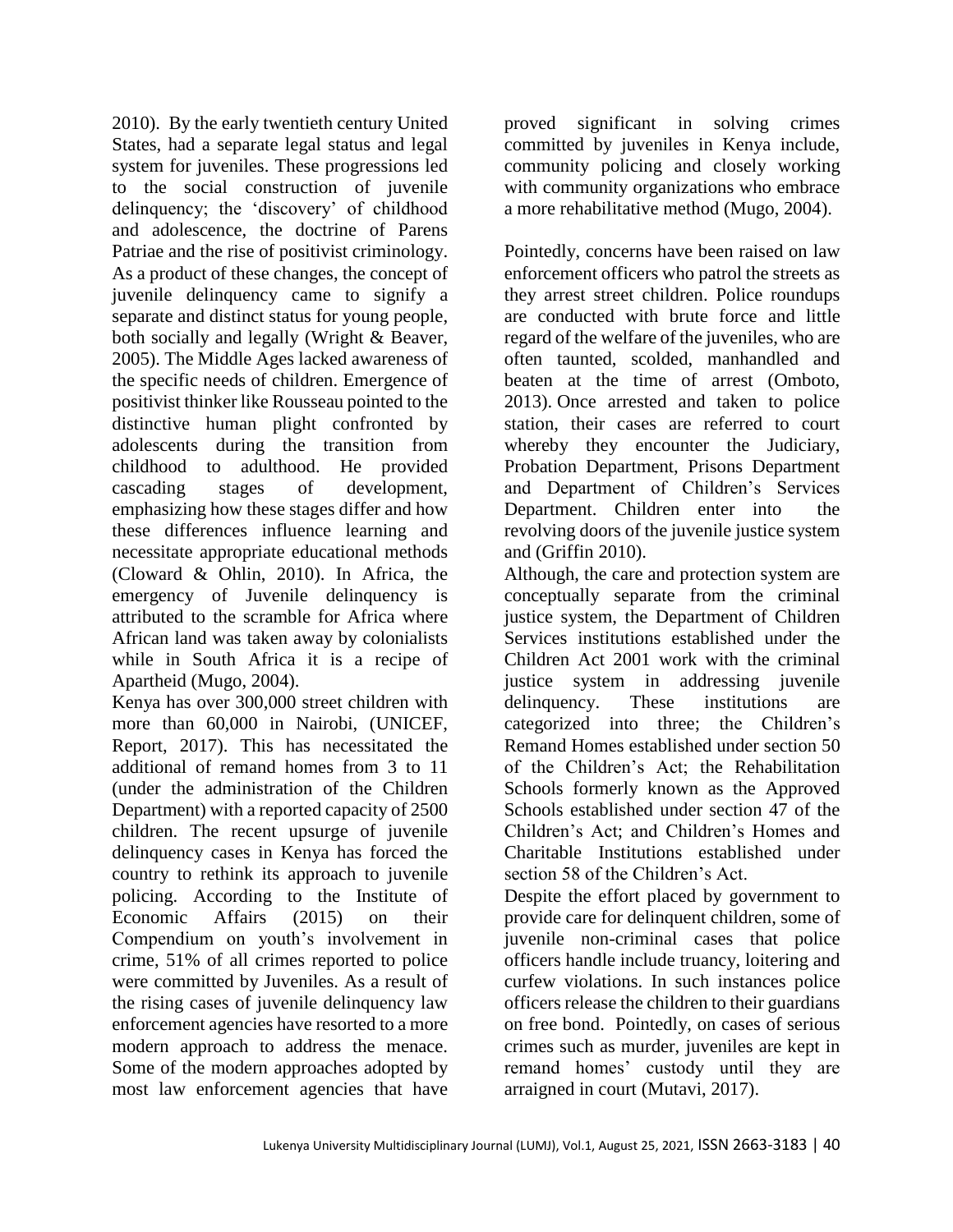#### **1.2. Statement of the Problem**

The rising cases of deviant behaviors by juveniles have led to social disorder and destructions of societal moral values. The increasing cases of juvenile delinquency in Kenya have posed a great challenge to the law enforcement. Some of the contributing factors to the rising cases of juvenile delinquency include, dropping out of school, truancy and poverty. According to NCCP, (2019), 80% of the children appearing before the juvenile courts are street children, some arrested for committing crimes.

Although, modern approaches of juvenile policing have seen more focus on the children's welfare taking care of the orphaned, abandoned, abused and other destitute children.

Little is a done to distinguish the minors on basis of their offences because there is neither a special section nor training on how to handle juveniles arrested in Juvenile criminal system. The ordeal is worsened by children spending inordinately long hours in Remand Homes under policing. It was in the view of this, that this paper attempted to assess policing juvenile delinquency in Kenya from the time of arrest, arraignment up to when the minor is released and whether the police have been trained to identify those in need of care and protection during street arrests.

### **1.3 Objectives**

- i. To establish the process of arrest of minors that are in conflict with the law and their arraignment in court.
- ii. To assess ways in which Police Officers, distinguish between the children in need of protection from those accused of crimes in the Juvenile System.
- **1.4 Scope of the Study**

The study area was Western part of Kenya between 2018-2019. The study was limited to police officers, Children Officers, Probation Officers, Prison Officers, Borstal institutions officers and rehabilitation schools in the 4 counties of Western Region of Kenya and Juveniles present in Court, remand homes and Borstal institutions.

#### **2.1 Juvenile Delinquency**

The word "delinquency" is a Latin word "delinquere" which means "de" i.e. "away" and "linquere" i.e. "to leave" thus, meaning "to leave" or "to abandon" (Clowad &Ohlin, 2010). A juvenile is considered to be a child who has not surpassed a specific set age as mentioned in the law of any country and does not bear resemblance as an adult person and who cannot be held legally liable for a criminal offense. The juvenile delinquent is a child who has violated certain laws which declare the act or the commission of an offence. A juvenile and a minor are used in different perspectives in legal terms. The term juvenile is generally used in reference to a young criminal offender (Lawson & Heather, 2010). According to the Kenyan Constitution, Children & Young Persons Act 141, the term juvenile refers to a person who is of 14 years or more and under 16years. According to the Convention of the Rights of a child, a juvenile is a person who is under the age of 18 years (UNICEF 2017). Juvenile delinquency, is also known as juvenile offending, that is, the participation in an illegal or antisocial behavior by minors.

The primary law in Kenya concerning children in conflict with the law is the Children and Young Persons Act 141 (CYPA). The CYPA establishes juvenile courts for the purpose of hearing all charges against persons less than eighteen years of age, except in cases where children are charged jointly with adults. Where children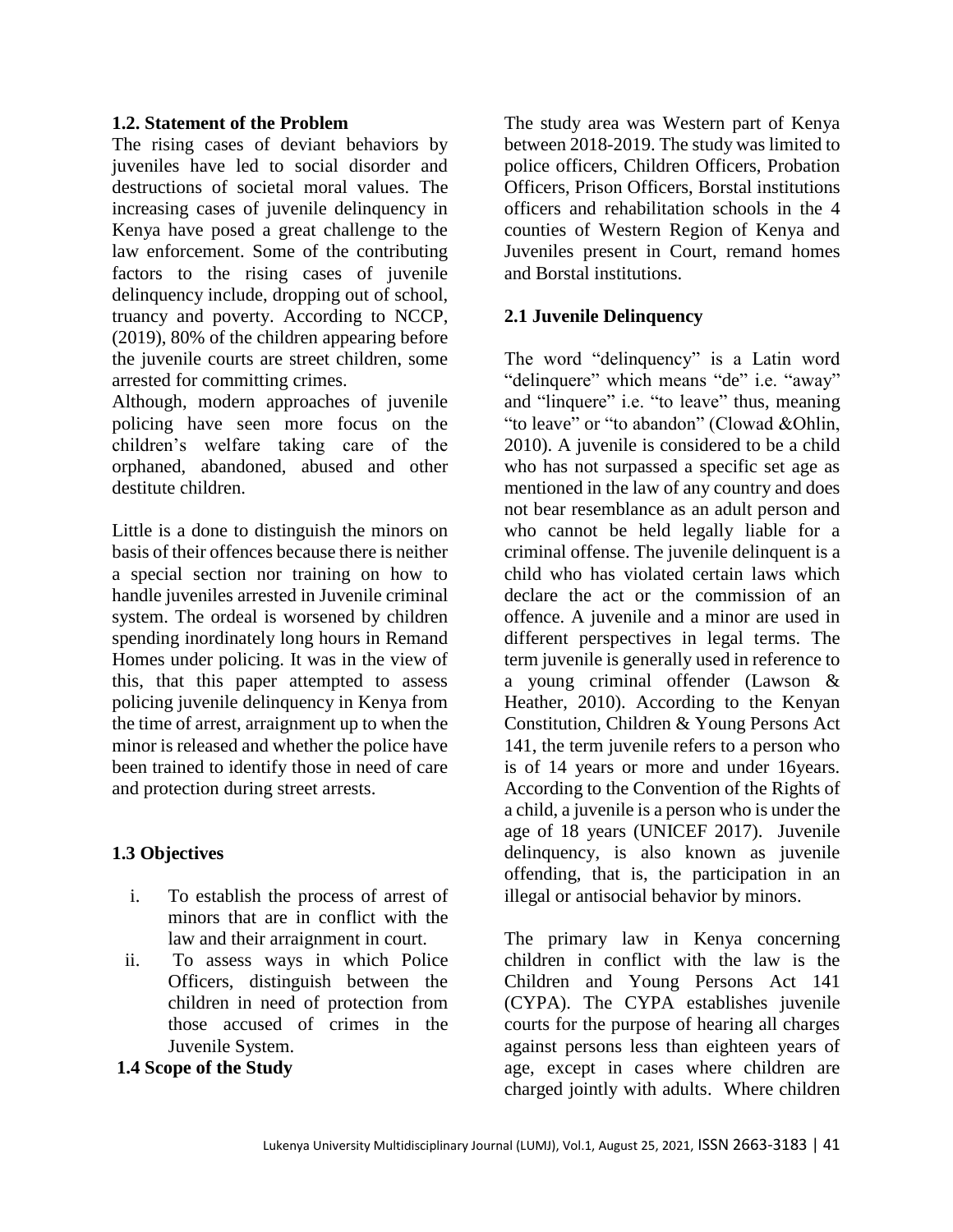are charged jointly with adults, the cases are heard in regular adult courts. (Marun et al, 2015). In practice, the special protections accorded to children under the CYPA are often disregarded, as children are often tried in regular adult courts without cognizance of the fact that they are children.

#### **2.2 Anomie and Social Learning Theory**

The study was guided by two theories that explain the rising cases of Juvenile delinquency; The anomie theory was advanced by Robert Merton in the 1940s. Merton's theory of Anomie posits that juvenile delinquency occurs when juveniles are not able to achieve their goals in the cultural accepted manner and therefore some decide to deviate by adapting their own means of achieving the culturally accepted goals. As a result of the gap that exists between the need and the means to satisfy their needs. Notably, if their goals are unattainable within legal means, they find unlawful means by which to attain their goals. According to Du (2019) a juvenile who does not have food to eat and is not able to find a job to make money will either steal food or money to purchase food. This theory was not enough to explain the arrest of juveniles in conflict with the law hence it is backed by social learning Theory. Social learning theory is rooted on the belief that people are not born with the ability to act violently, rather they learn to be aggressive through their life experiences (Bandura, 1977). Social learning theory believes that mental or physical traits can predispose a child to violence. However, a person 's violence will rely on other factors in the society, a view supported by Siegel, (2004).

#### **2.4 Conceptual Framework**

The independent variables in this study is policing while dependent variable is juvenile delinquency. However, there are intervening variables affecting the achievement of reducing juvenile delinquency policing. This has been conceptualized in the framework below.



Source: Researcher, 2019

### **3.0 Research Design**

A cross-sectional descriptive research design was used in this study to assess the ways in which juvenile involvement in criminal activities and those in need of protection and care were treated by the law enforcers during street arrests in town centres. The study area was the four counties of Bungoma, Busia, Vihiga and Kakamega in Western Kenya. A sample size of 113was obtained from the target population using purposive sampling method of key informants comprising of police officers, Children Officers, Probation Officers and prison officers in charge of Borstal institutions. Twenty respondents were interviewed comprising of five selected juveniles present in the court and Borstal Institution. Data collection instruments included questionnaires and interview guides. Both quantitative and qualitative data was analyzed, and results presented in tables and graphs with emphasis on graph analysis.

### **4.0 Discussion and Findings**

Juveniles present in the court were interviewed. This study established that Juveniles from remand, may be committed by courts to approved schools if they are less that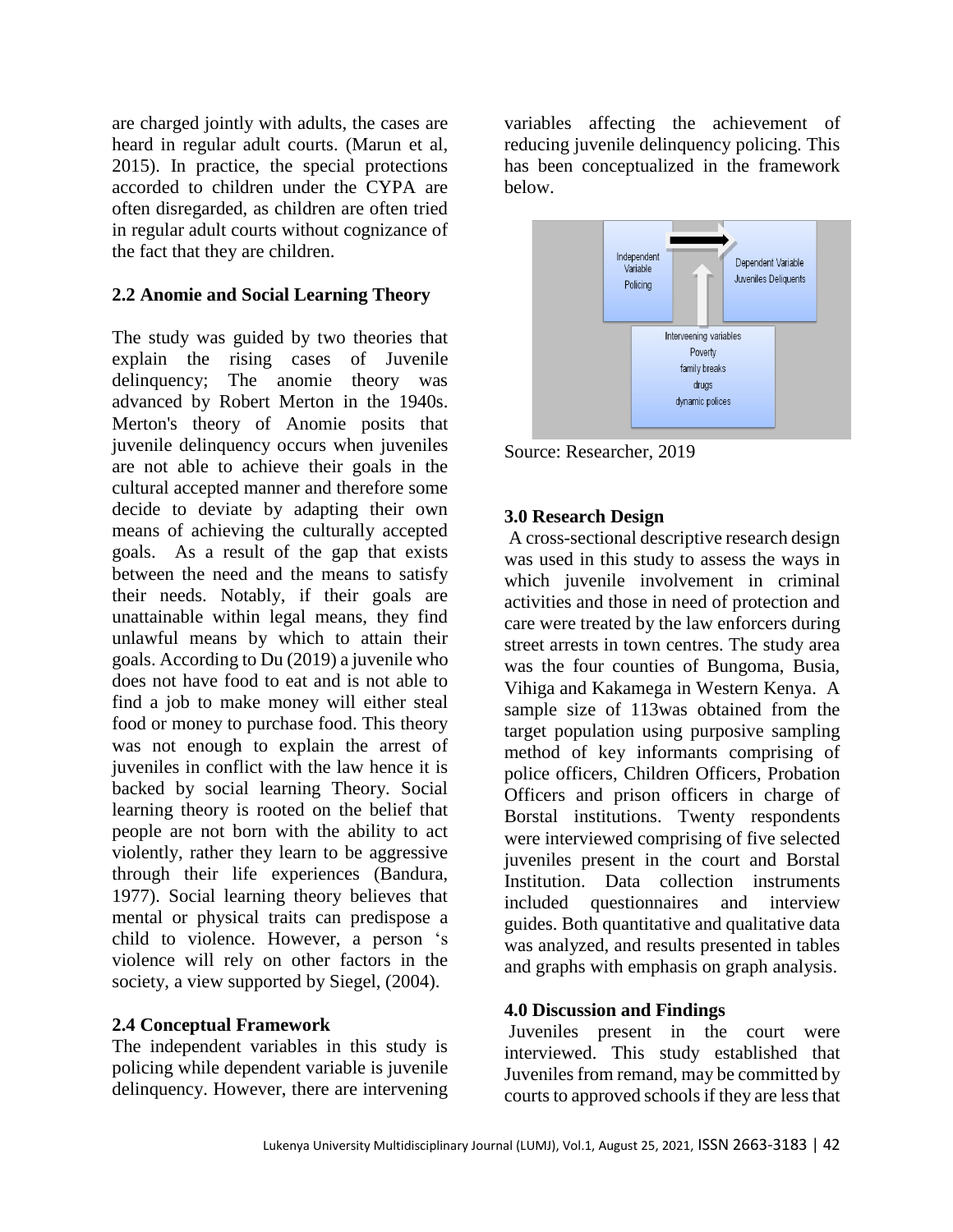| Juveniles Response                                                                             | Yes<br>$\%$ | No % |
|------------------------------------------------------------------------------------------------|-------------|------|
| Whether police record age<br>whether need care during $ 10.0 $<br>arrest                       |             | 10.0 |
| Whether they are arrested $ 15.0\rangle$<br>with adults                                        |             | 12.0 |
| Whether in police cell for $ _{14.0}$<br>more than 48 hrs                                      |             | 10.0 |
| Whether they are provided<br>with legal representation                                         | 8.0         | 25.0 |
| Whether they keep in touch<br>with parents while in remand                                     | 10.0        | 10.0 |
| Whether they receive medical<br>treatment inside remand $ 10.0 $<br>homes                      |             | 14.0 |
| Whether they are mixed with $_{22.0}$<br>adult remandees                                       |             | 11.0 |
| Whether they are provided $\begin{bmatrix} 11.0 \end{bmatrix}$<br>with rehabilitation training |             | 8.0  |
| Total                                                                                          | 100         | 100  |

15years old or younger, while Borstal institution which in this study was Shikutsa is for boys at least 15 years old. This study established that there was no Borstal Institution for girls in Kenya instead they are confined to adult women prisons. Although a wide range of alternatives to custodial treatment are provided for under according to Children and Young Persons Act, special remedial measure for juvenile delinquency was farfetched. There are two Borstal Institutions in Kenya, Shikutsa and Shimo-Latewa in Mombasa County. This study established that from the two institutions were introduced by the British colonial and since then there is no additional Borstal institution despite increase in Juvenile delinquency.

A ray of questions was posed to the Juveniles to indicate Yes or No on how they are arrested and treated while in a custody. The results are recorded in Table 1.

*Table 1. Juveniles Deliquency Policing Response* 

#### **Source: Researcher, 2019**

According to Table 1, 14% of Juveniles present in the juvenile's courts stated that they spent more than 48hours in the police cells before being taken to court. Additionally, there was a tie of 10% on whether the police take their age records. Children in need of care and protection and those children accused of crimes were treated in the same manner. According to police officers handling the juveniles, 22% of the officers indicated that the minors were occasionally mixed with adults. Notably, Odongo (2004) in his study, found the same in his research on Juvenile Justice System in Kenya. Further, they were handled the same way with adults. This study established that Kenya does not have a separate professional prosecution service that specifically deals with children's cases. Criminal cases involving the juveniles are presented by police prosecutors. Some 25% juveniles lacked legal representation. A study carried out by Ojo (2012) established that children were less represented in a court of law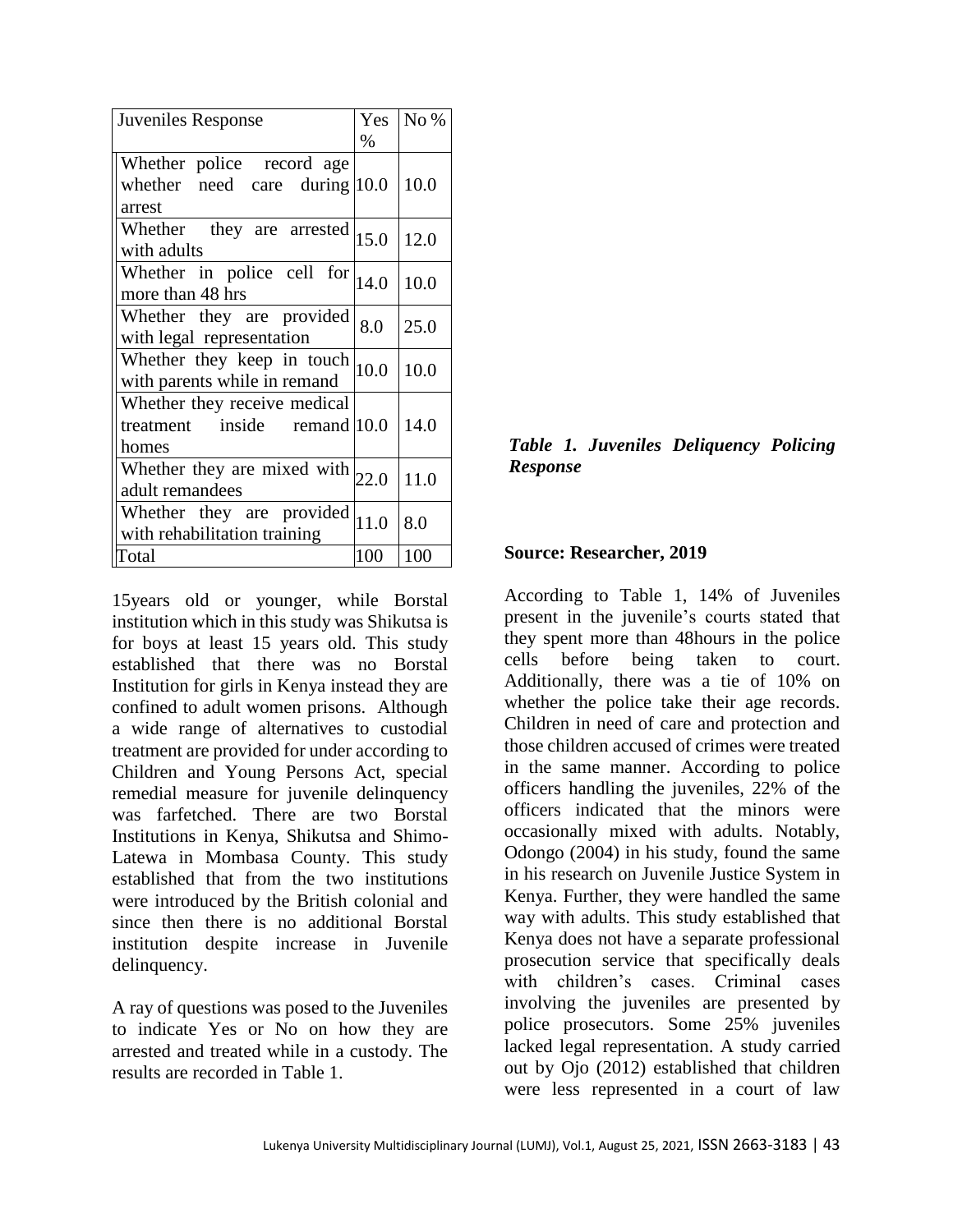compared to adults. A study by Griffin (2010) found out that juveniles who were in custody in Kenya did not have legal representation and the police that handled the arrests needed further training on how to deal with juveniles in their custody. Commonly, most children are held in police cells for 48 hours between arrest and the first arraignment in court. Rarely do police contact parents or guardians during the first 48 hours after the arrest to inform them about the arrest and when their children will appear in court. According to Ombogo (2013), in a study carried out at Kamiti prison in Kenya, he established that some children were sharing remand homes with adults. Furthermore, Kakuvi (2014) linked the increase of recidivism in the western region to an influence of learned behavior among the street children.

Children rights in Kenya are concerned about the length of time taken between first appearance and conclusion of cases, whereby juveniles 15 years and older are held together with adults in remand center awaiting trial.

# **4.2 Training Juvenile Arrests**

The Police officers were asked to indicate whether they have been trained on minor arrests. Responses varied with general reference to training received in police training college. However, this study established that non state actors have been offering trainings to police officers, probations, and children officers on the rights of arrested children. The police officers were asked to indicate if they have undergone training on Juvenile arrests. The results are indicated in Figure 2



*Figure1: Training on Juvenile Arrests*

In Kakamega County 50% of police officers indicated that they had additional training on children's rights arrests while 13% in Vihiga reported that they had undergone training. Another 15 % in Busia County and 10% of police officers in Bungoma reported to have undergone children's rights training. This study established that there was a low percentage of officers who have been trained in Busia, Bungoma Vihiga and Busia. It was established that police officers had a healthy working relationship with children's officers and, probation officers. The Juveniles are assigned to probation officers in cases who usually issue a pre-sentencing report within a period of two to four weeks. This study established that there was no specialization within the police service regarding arrests of children.

# **5.0 Conclusion**

Policing Juvenile delinquency in Kenya should take another strategy of bringing together State and non-State actors as partners to curb cases of children engaging in deviant behaviors and in this way reduce crimes committed in the streets and arrests. More trainings, advocacy on children rights during arrest and policy making is necessary in order to adequately address the current policing styles of juveniles in conflict with the law.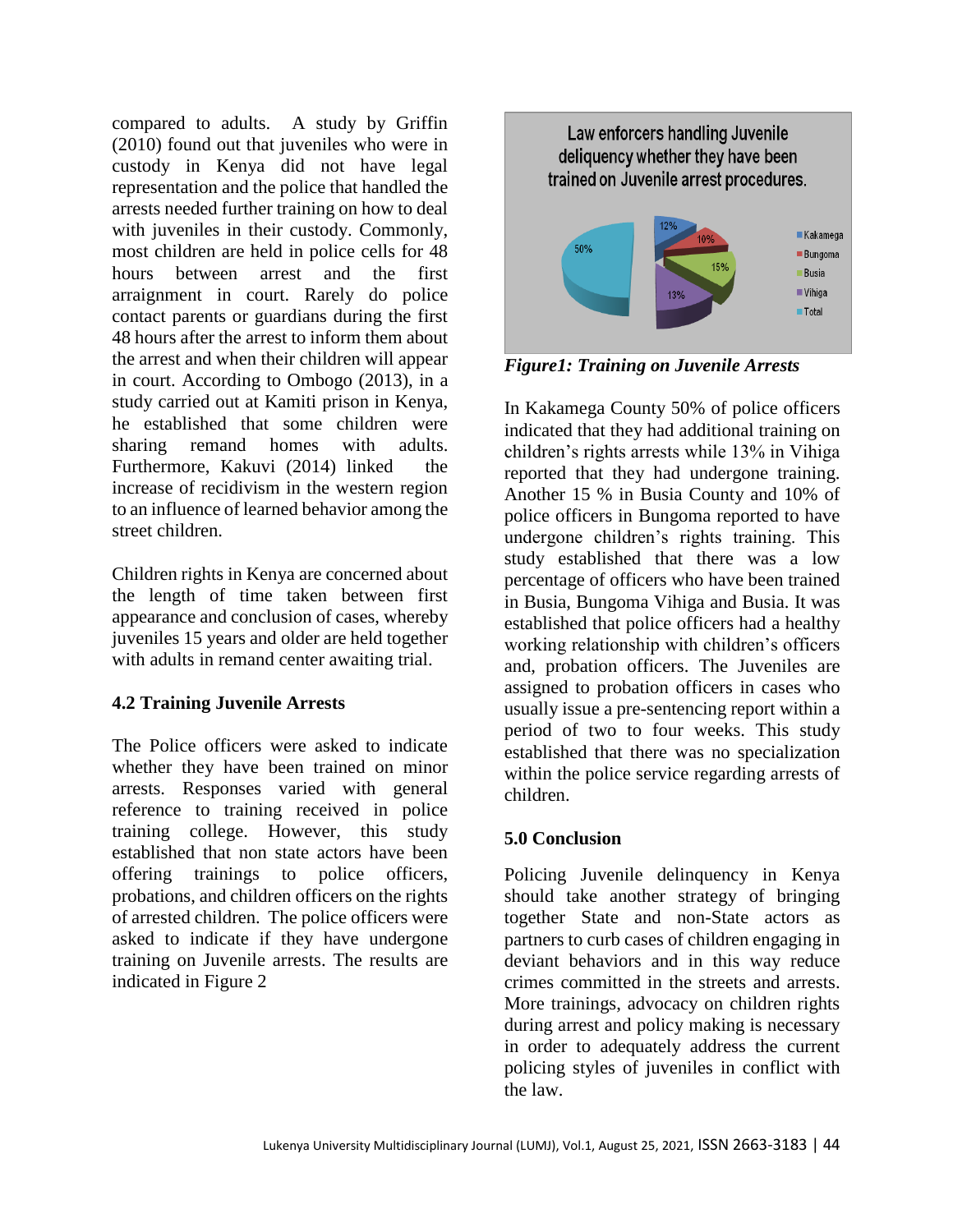#### **5.1 Recommendations**

There is need for development of training manuals on courses related to arrest of children for all parties involved in the Juvenile Justice system.

Children who are in conflict with the law do not have access to legal representation, thus, it is strongly recommended that policy change to introduce legislations that makes it mandatory for juvenile to be provided with an attorney be made. The attorney should be paid by the government.

The children in need of welfare support in terms of food, clothing, shelter and health care, must not be put in the same custody with delinquent juveniles to avoid contamination and for effective rehabilitation.

Parents ought to exercise strict parental care to their children to prevent engagement in delinquent acts.

### **6. References**

- Bandura A. (1977). Social Learning Theory. Englewood Cliffs. Prentice Hall.
- Cloward, R. A., and L. E. Ohlin. (2010). Delinquency and opportunity. New York: Free Press.
- Du Y.(2019). Developing an integrated biosocial theory to understand juvenile delinquency: from the social, cognitive, affective, and moral (SCAM) perspectives. Int J Contemp Pediatr;6
- Estevez, E & Nicholas, E. (2011). Assessing the links among adolescent and youth offending, antisocial behaviour, victimisation, drug use, and gender. Journal of Clinical Health Psychology, 11 (2): 269 -289
- Giffin J. (2010). Juvenile Custody in Kenya. Nairobi Calif. Publishers.
- GOK (2012). Borstal Institutions Act Nairobi. Government Printers.
- GOK, (2001). The Children Act Nairobi. Government Printers.
- Kenya, CIA World Factbook, [https://www.cia.gov/librar](https://www.cia.gov/library/publications/the-world-factbook/geos/ke.html) [y/publications/the-world](https://www.cia.gov/library/publications/the-world-factbook/geos/ke.html)[factbook/geos/ke.html](https://www.cia.gov/library/publications/the-world-factbook/geos/ke.html) (assessed on April. 23, 2019), archived at [https://perma.cc/XC3B-Q7BC.](https://perma.cc/XC3B-Q7BC)
- Kikuvi, Nzioka Robert (2011). Rehabilitation of Delinquent Adolescents in Kenya: Challenges and Implication for Counseling, Kenyatta University. Nairobi Kenya
- Lawson, T & Heaton, T. (2010). Crime and deviance. (2nd ed.). United Kingdom: Palgrave MacMillan.
- Marvin, D.K, & Lane J., (Eds.), (2015). The handbook of Juvenile Delinquency & Juvenile.
- Mugo, J.K (2004). Rehabilitating Street Children in Kenya Approaches, Quality and Challenges. In Kenya. Approaches, Quality and Challenges. London: IKo
- Mutavi L (2017), Portal on Child Protection Launched, Daily Nation (May 9, 2017), https://www.nation.co. ke/news/Portal-on-child-protectionlaunched/1056-3920600 vww1no/index.html. .
- National Council for Children's Services (NCCS), Child Help Line 116, Services, http://www.childrenscounc il.go.ke/child-helpline.html?showall=&start=1 (Assess ed on 26th April 2019).
- Odongo, G. O. (2004). The juvenile justice system in Kenya and challenges to law, policy and practice in regard to diversion. The Chronicle, 13(2), 6– 11[.Google Scholar](http://scholar.google.com/scholar_lookup?title=The%20juvenile%20justice%20system%20in%20Kenya%20and%20challenges%20to%20law%2C%20policy%20and%20practice%20in%20regard%20to%20diversion&author=GO.%20Odongo&journal=The%20Chronicle&volume=13&issue=2&pages=6-11&publication_year=2004)
- Ojo, M.O.D. (2012). A Sociological Review of Issues on Juvenile Delinquency. The Journal of International Social